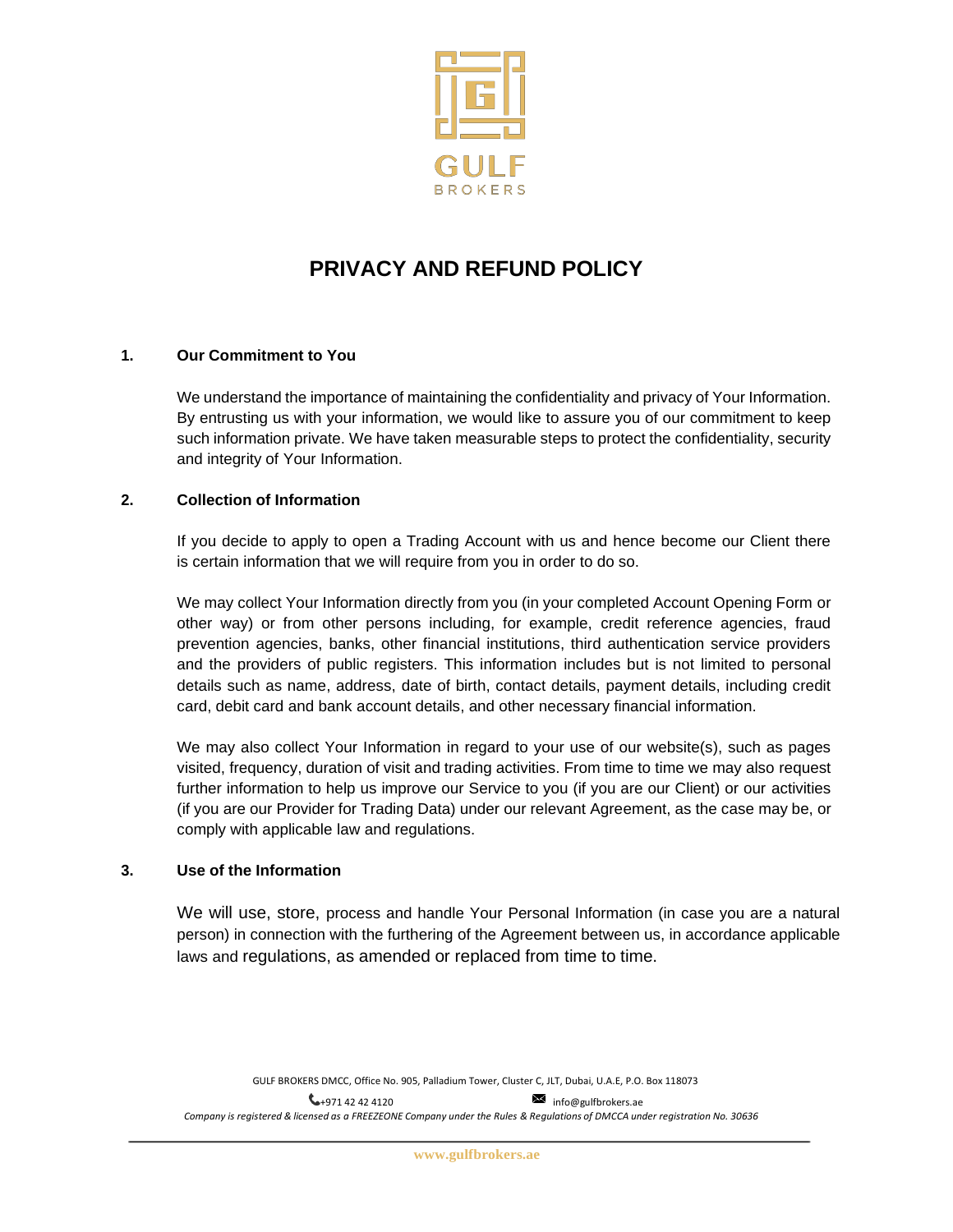

Your Information (not in the public domain or already possessed by us without a duty of confidentiality) which we hold is to be treated by us as confidential and will not be used for any purpose other than in connection with the provision, administration and improvement of our Services to you or the furthering of our Agreement between us, establishing and managing your account or a relationship between us, reviewing your ongoing needs, enhancing customer service and products, giving you ongoing information or opportunities that webelieve may be relevant to you, improving our relationship, anti-money laundering and due diligence checks, for research and statistical purposes and for marketing purposes (according to the Agreement between us), as applicable.

By entering an Agreement with us (to become our Client), you will be consenting to the transmittal of Your Personal Information.

# **4. Contacting You**

We may, for the purpose of administering the terms of our Agreement between us, from time to time, make direct contact with you by telephone, fax, email, or post. If you agree, we or any of our Affiliates of the Company or any other company in our group, may make contact with you from time to time, by telephone, fax, email or post for marketing purposes to bring to your attention products or services that may be of interest to you or to conduct market research.

## **5. Disclosure of Information**

Under the Agreement between us, we have the right to disclose Your Information (including recordings and documents of a confidential nature, card details) in certain circumstances. According to the Agreement between us, Your Information may be disclosed:

- (a) where required by law or a court order by a competent Court;
- (b) where requested by our regulator or any other regulatory authority having control or jurisdiction over us or you or our associates or in whose territory we have Clients or Providers,as applicable;
- (c) to relevant authorities to investigate or prevent fraud, money laundering or other illegal activity;
- (d) to credit reference and fraud prevention agencies, third authentication service providers, banks and other financial institutions for credit checking, fraud prevention, anti-money laundering purposes, identification or due diligence checks of you. To do so they may check the details you supplied against any particulars on any database (public or otherwise) to which

GULF BROKERS DMCC, Office No. 905, Palladium Tower, Cluster C, JLT, Dubai, U.A.E, P.O. Box 118073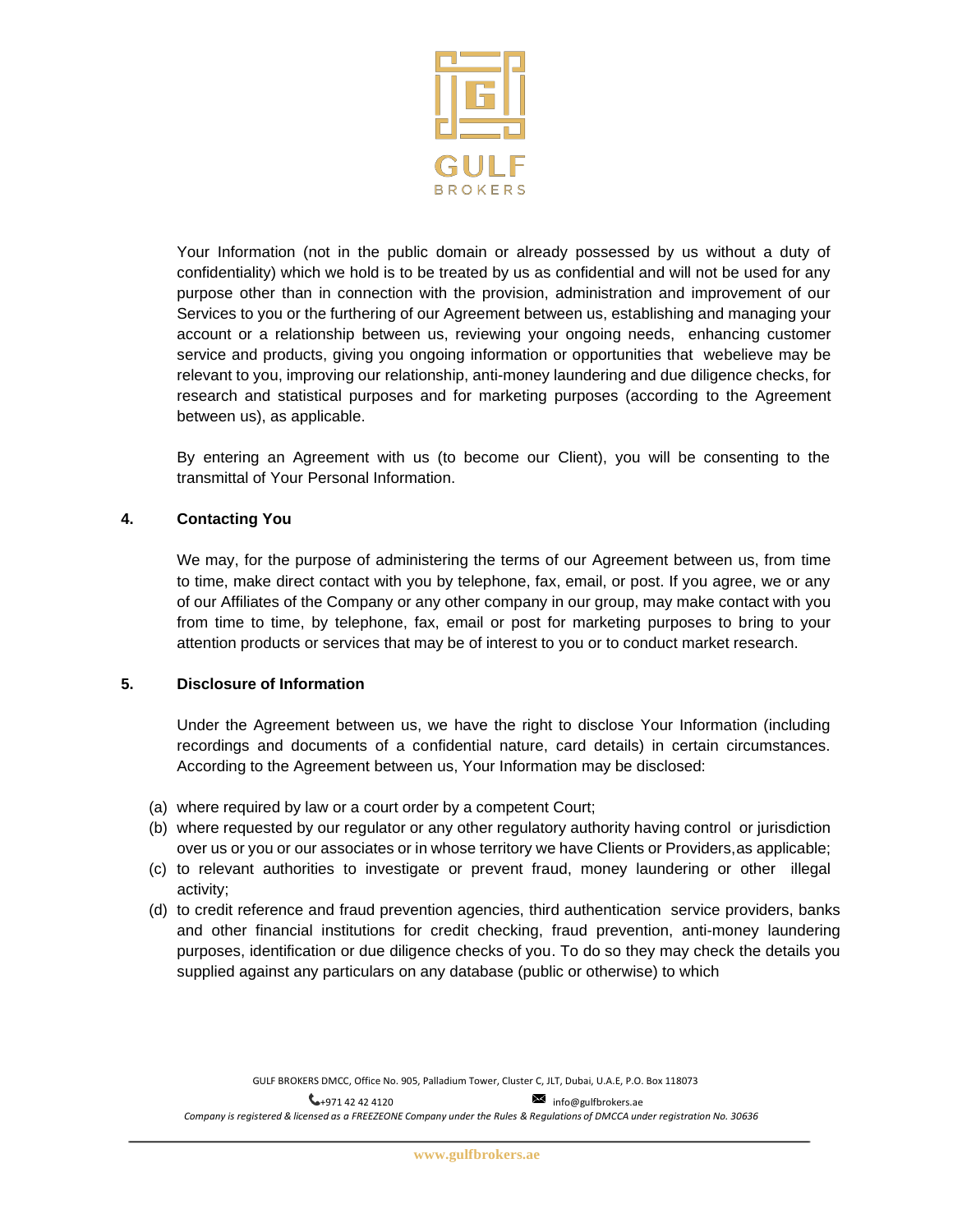

they have access. They may also use your details in the future to assist other companies for verification purposes. A record of the search will be retained by us;

- (e) to our professional advisors provided that in each case the relevant professional shall be informed about the confidential nature of such information and commit to the confidentiality herein obligations as well;
- (f) to other service providers who create, maintain or process databases (whether electronic or not), offer record keeping services, email transmission services, messaging services or similar services which aim to assist us collect, storage, process and use Your Information or get in touch with you or improve the provision of our Services or activities under the Agreement between us;
- (g) to a Trade Repository or similar;
- (h) to other service providers for statistical purposes in order to improve our marketing, in such a case, the data will be provided in an aggregate form;
- (i) to market research call centers that provide telephone or email surveys with the purpose to improve our Services or activities, but only contact details;
- (j) where necessary in order for us to defend or exercise our legal rights to any court or tribunal or arbitrator or Ombudsman or governmental authority, as the case may be;
- (k) at your request or with your consent;
- (l) to our Affiliates or any other company in our group, or where the ownership is the same;
- (m) to our employees so as to exercise their duties to further the Agreement between us, or to assure the efficient functioning of our Platform, the Automatic Orders and the Trading Data functions.

## **6. Cookies**

When you use our software, it will enable us to use cookies in relation to your access to our website. Cookies are small files of information, which often include a unique identification number or value, which are stored on your computer's hard drive as a result of you using this trading software and accessing the website. The purpose of this information is to provide you with a more relevant and effective experience on the website, including presenting webpages according to your needs or preferences. Cookies are frequently used on many websites on the internet, and you can choose if and how a cookie will be accepted by changing your preferences and options in your browser. Some of our business partners (e.g. advertisers) may use cookies on our website(s). We have no access to, or control over, these cookies.

The cookies do not contain personally identifying information nor are they used to identify you. You may choose to disable the cookies. However, you may not be able to access some parts of this website if you choose to disable the cookie acceptance in your browser, particularly the secure parts of the website.

GULF BROKERS DMCC, Office No. 905, Palladium Tower, Cluster C, JLT, Dubai, U.A.E, P.O. Box 118073

 $\leftarrow$ +971 42 42 4120 [info@gulfbrokers.ae](mailto:info@gulfbrokers.ae) Company is registered & licensed as a FREEZEONE Company under the Rules & Regulations of DMCCA under registration No. 30636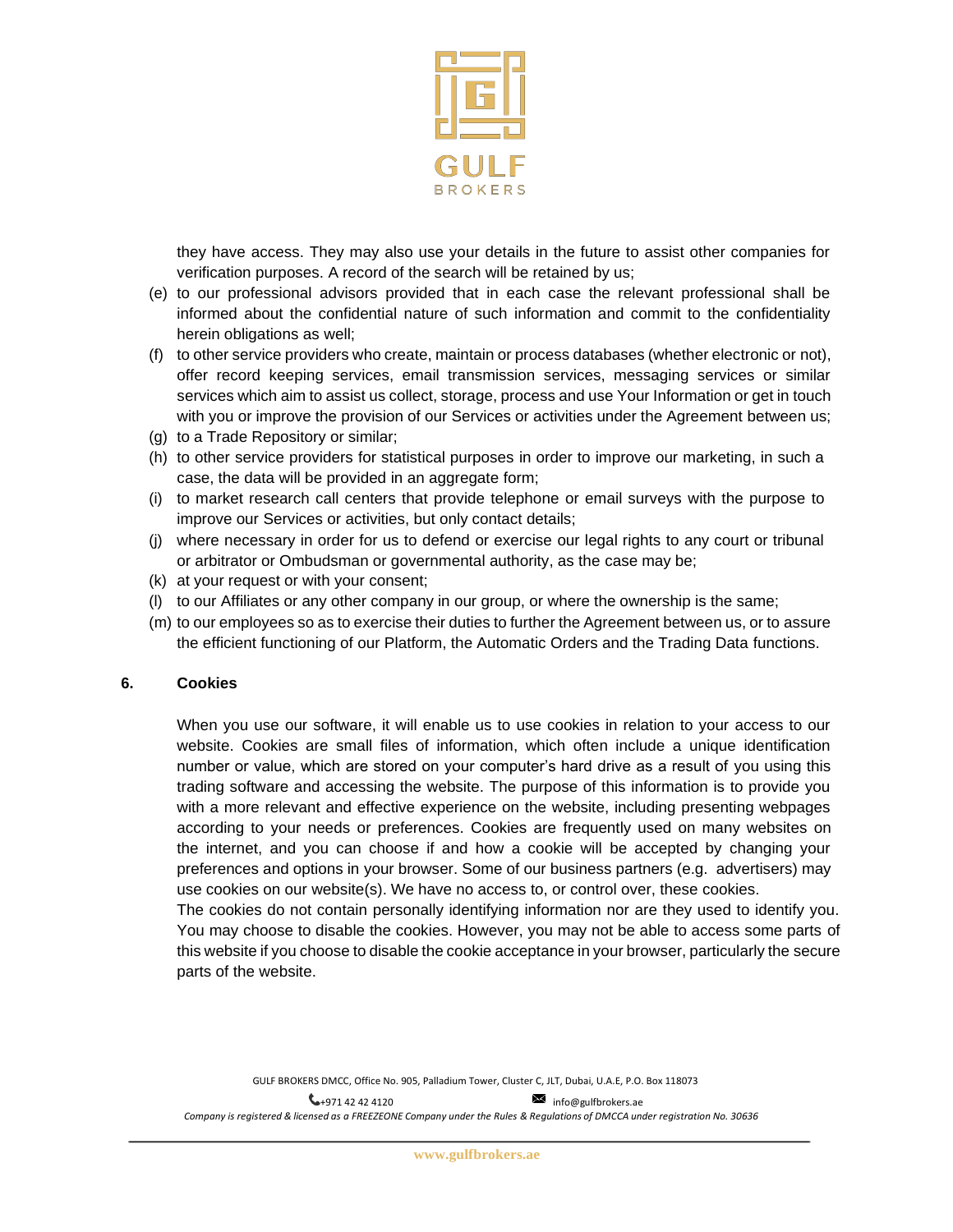

For further information about cookies and how to disable them, please refer to [www.allaboutcookies.org.](http://www.allaboutcookies.org/)

# **7. Third Party Links**

Our website(s) contain links to websites operated by other parties. We provide the links for your convenience, but we do not review, control or monitor the privacy or other practices of websites operated by other. We are not responsible for the performance of websites operated by third parties or for you business dealings with them.

## **8. Safeguard Measures**

Your Information is stored on secure servers.

We limit access of Your Information only to those employees or partners that need to knowthe information in order to enable the carrying out of the Agreement between us. We have procedures in place regarding how to safeguard and use Your Information, for example by requesting our Affiliates and employees to maintain the confidentiality of Your Information.

We will not keep Your Information for any longer than is required. In many cases, information must be kept for considerable periods of time. Retention periods will be determined taking into account the type of information that is collected and the purpose for which it is collected, bearing in mind the requirements applicable to the situation and the need to destroy outdated, unused information at the earliest reasonable time. Under Applicable Regulations, we will keep records containing Client personal data, trading information, account opening documents, communications and anything else which relates to the Client for at least ten (10) years after termination of the Agreement between us. In any event, we will keep YourInformation for the duration of applicable Limitation of Actions Laws as a minimum.

While we will use all reasonable efforts to safeguard Your Information, you acknowledge that the use of the internet is not entirely secure and for this reason we cannot guarantee the security or integrity of any personal data transferred from you, or to you via the internet.

## **9. Change of Information**

You may inform the Company at any time that Your Information has changed or that you wish the Company to delete information we hold about you by emailing us a[tsupport@gulfbrokers.ae](mailto:support@gulfbrokers.ae) . We will change or delete Your Information in accordance to your instructions, except to the extent that we are required to hold Your Information for regulatory

GULF BROKERS DMCC, Office No. 905, Palladium Tower, Cluster C, JLT, Dubai, U.A.E, P.O. Box 118073

 $\leftarrow$ +971 42 42 4120 [info@gulfbrokers.ae](mailto:info@gulfbrokers.ae) Company is registered & licensed as a FREEZEONE Company under the Rules & Regulations of DMCCA under registration No. 30636